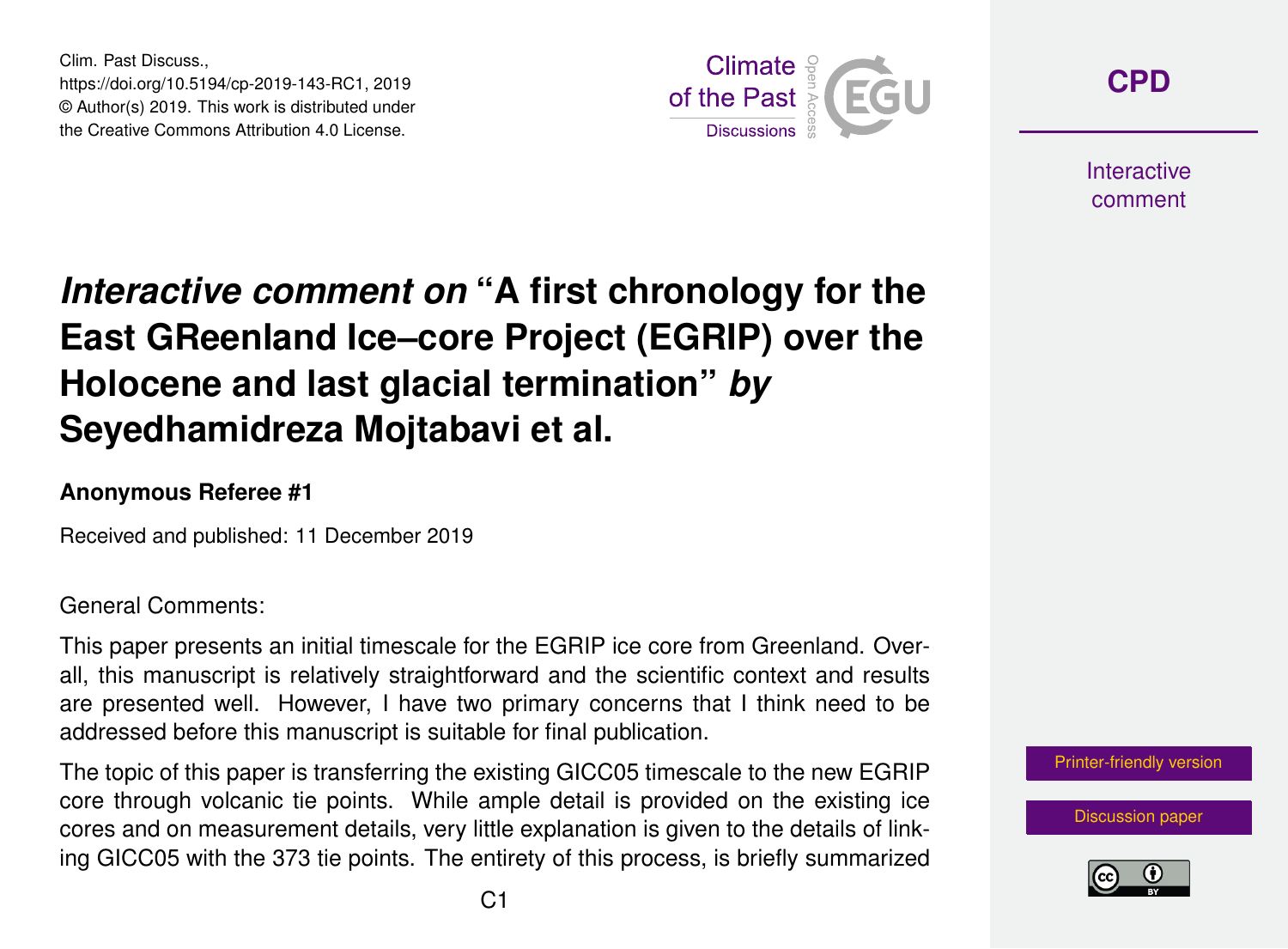in a short paragraph in section 2.4 whereby a simple linear interpolation is used to link these tie points and the uncertainty associated with GICC05 is transferred to GICC05- EGRIP-1, with little to no treatment of the additional uncertainties associated with the transfer. I think the methods the authors used may be fine, but they definitely need much more explanation, clarification and justification than is offered here. Please see the comment below for Line 225, since I also think that some further analysis is needed both in justifying the interpolation scheme as well as in quantifying the timescale uncertainty.

There are issues with writing clarity and grammar with some mistakes (which I have not completely listed). These issues make it difficult to completely understand the manuscript. While the quality of writing is high enough to understand most of the science presented in this manuscript, I would recommend that the authors spend time refining the grammar and sentence structure of the paper to improve readability.

While these issues are important, I believe that they can be addressed by the authors in a revised version of this manuscript. The research presented so far clearly represents a lot of work and it is exciting to see new progress from the EGRIP project. Thank you for your efforts so far!

Specific Comments:

Line 6: Are the 373 match points spaced throughout the entire ice core?

Line 7-8: How deep is the core in total? Do you have a total age estimate?

Line 15: change 'reflect' to 'reflecting'. Not sure what 'immediate' means in this context.

Figure 1: Excellent figure.

Line 78: Change "was" to "were".

Lines 78-94: Are these procedures novel and unique to this study? If so, I would recommend including a diagram or schematic. If very similar methods have been using

## **[CPD](https://www.clim-past-discuss.net/)**

Interactive comment

[Printer-friendly version](https://www.clim-past-discuss.net/cp-2019-143/cp-2019-143-RC1-print.pdf)

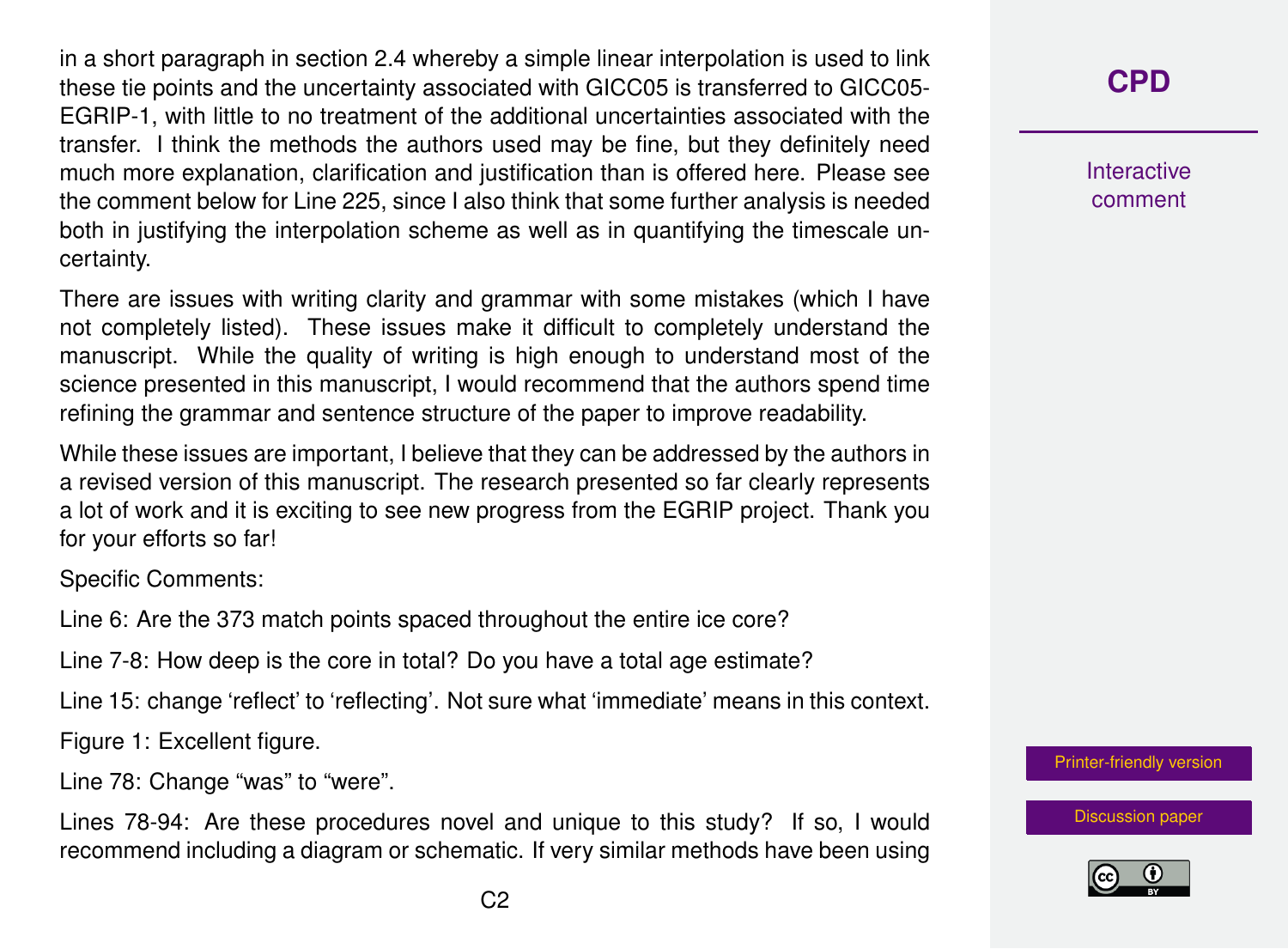previously, referencing them in this section would be helpful.

Figure 3: I would suggest writing out in plain language the y-axis label and including units in the axis labels and/or caption.

Lines 113-114: It would be interesting to know some information about the amount of breaks or missing ice at various depths. I would suggest adding a few descriptive statistics on core quality at different depth and especially in the brittle zone.

Lines 119-120: It is unclear to me what 'it' or 'protocol' are referring to in this sentence.

Lines 123-124: This sentence needs more context. Why does the DEP data need temperature correction? How did you accomplish this and at what stage in your procedure? I (and most readers) have not been to EGRIP, so we will need some explanation of what the 'science trench' and 'core buffer' mean and their implications for the DEP data.

Figure 4: What percentage of the data was removed? For permittivity it looks like the 'bad quality' measurements encompass a large amount of data.

Line 143: I suggest switching 'used' to 'final'.

Line 150-151: I am having difficulty following this section since 'bag marks' and 'break marks' have not been clearly defined.

Figure 6: Why not show Mazama data from NGRIP? In any case, this is a very convincing figure.

Section 2.4: Did you set quantitative thresholds for how much accumulation variability and core smoothness, or were the results inspected qualitatively. If the former, what were the assumptions you used?

Figure 8: There should be only two Es in NEEM on the y-axis label. Also what do the pink/red bars in the brittle ice zone signify?

Interactive comment

[Printer-friendly version](https://www.clim-past-discuss.net/cp-2019-143/cp-2019-143-RC1-print.pdf)

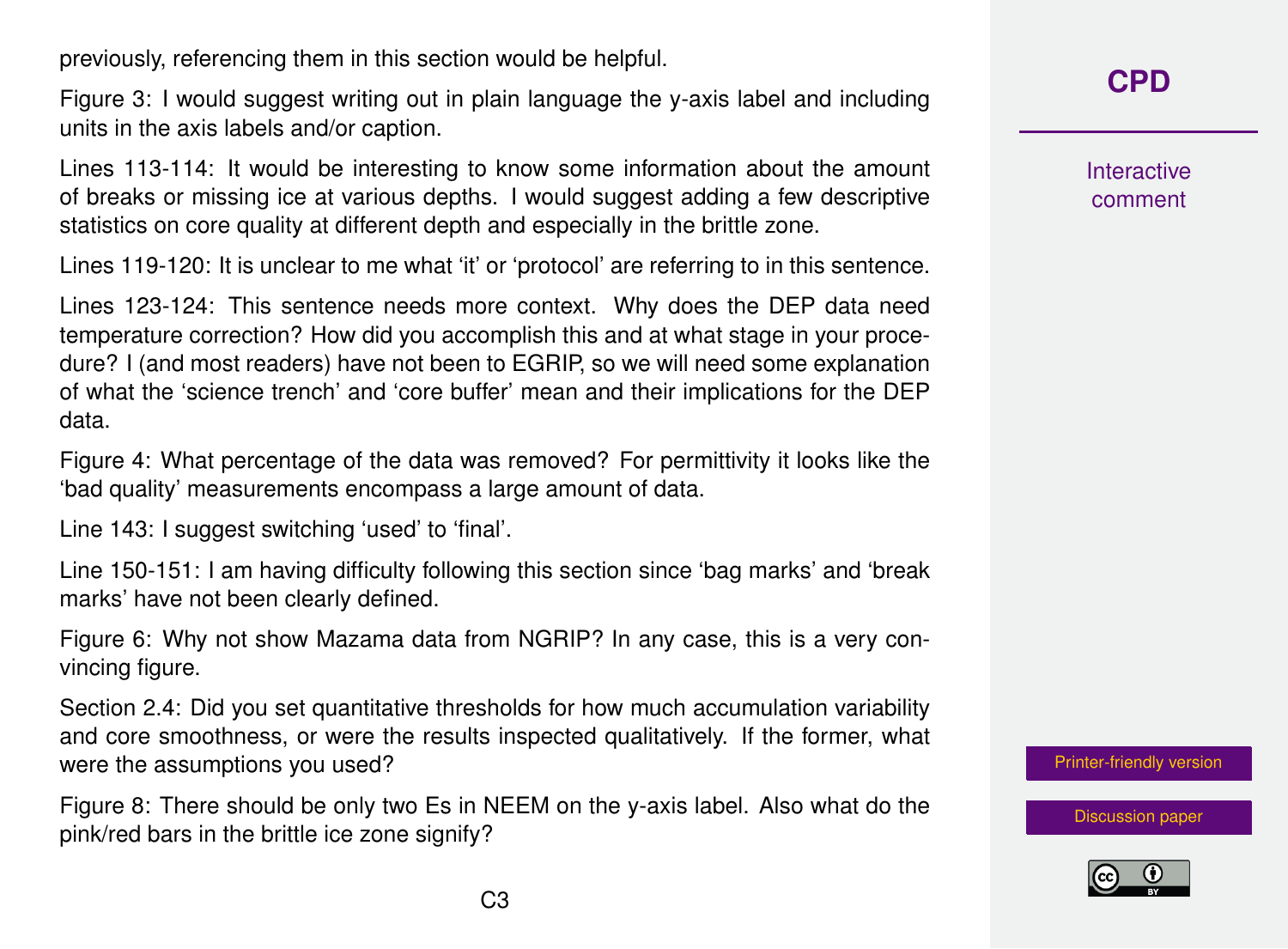Section 3.2: If I understand correctly, you found 3 matching tephra horizons out of 373 total matches. Is this correct? How many other tephra events have been sampled so far? How many more do you plan to sample? Have there been many other events sampled that do not match any event in NGRIP or NEEM? This continuous tephra sampling is very impressive and interesting and more details would be appreciated.

Line 221: 1383.84 meters in EGRIP right?

Line 225: What is the longest section between tie points? 0-2 years seems an unrealistically low uncertainty to report if there is no annual layer counting. We can see in Figure 9 that accumulation rate changes on multiple timescales and presumably has variations within the spacing of your tie points as well. None of the purely mathematical interpolation methods will account for this possibility. I think you need to include some analysis that incorporates the observed variation in annual layer thickness, either from layers visible in the EGRIP ice core or from meteorological data. You can use this data in conjunction with your tie points and their spacing to generate more realistic estimates of uncertainty and potentially improve the timescale itself.

Line 226-230: I'm afraid I do not fully understand either of these sentences, which I think are important. I would suggest adding clarification.

Line 236: How do you know the upstream accumulation is higher? Is there a reference for this? Or are you inferring this from the flatness of the 0-8 ka accumulation curve in Fig. 9? How do you separate the spatial versus temporal signal in reconstructed accumulation?

Line 239-240: The phrase "EGRIP layers start to get thinner, but remain nearly constant in thickness" seems to be a direct contradiction. Please clarify.

Line 249: How deep is the full core and what is its anticipated age?

Line 260: Why not upload the timescale also at annual resolution to be more useful for other users? I'm assuming that you will include match point data for all 373 matches Interactive comment

[Printer-friendly version](https://www.clim-past-discuss.net/cp-2019-143/cp-2019-143-RC1-print.pdf)